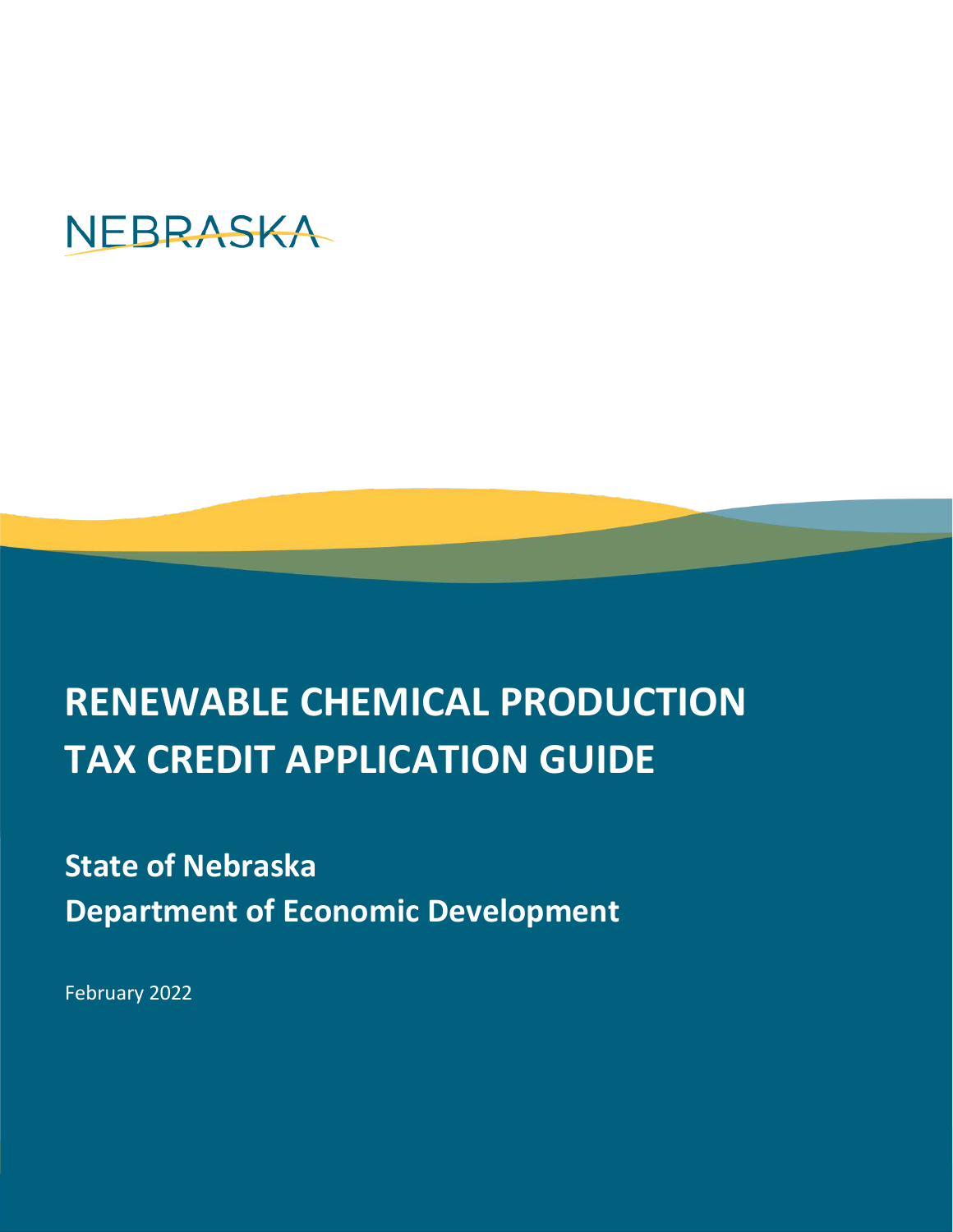# NOTICE:

This guidance document is advisory in nature but is binding on the Department of Economic Development ("DED") until amended. A guidance document does not include internal procedural documents that only affect the internal operations of DED and does not impose additional requirements or penalties on regulated parties or include confidential information or rules and regulations made in accordance with the Administrative Procedure Act. If you believe that this guidance document imposes additional requirements or penalties on regulated parties, you may request a review of the document.

# **OVERVIEW & CONTACT INFORMATION**

#### **Ben Goins**

Nebraska Department of Economic Development Incentives Division P.O. Box 94666 301 Centennial Mall South Lincoln, NE 68509-4666 402-471-0822 [benjamin.goins@nebraska.gov](mailto:benjamin.goins@nebraska.gov)

*The Renewable Chemical Production Tax Credit Act is codified in Neb. Rev. Stat. §§ 77-6601 to 77-6611.*

#### **Checklist**

This checklist is to assist an applicant in preparing an application to DED to be certified as an eligible business pursuant to the Nebraska Renewable Chemical Production Tax Credit Act ("RCPTCA").

#### **Pre-Application Preparation**

 $\Box$  Register for an account on AmpliFund (if you do not already have one)

- o User guide: [Registering for the Applicant Portal](https://opportunity.nebraska.gov/wp-content/uploads/2022/02/Registering-for-the-Applicant-Portal.pdf) (*NOTE: If you are a consultant applying on behalf of another organization, please read* [3rd Party Consultant](https://opportunity.nebraska.gov/wp-content/uploads/2022/02/Registering-for-the-Applicant-Portal-3rd-Party-Consultant-1.pdf) – Registering for the [Applicant Portal\)](https://opportunity.nebraska.gov/wp-content/uploads/2022/02/Registering-for-the-Applicant-Portal-3rd-Party-Consultant-1.pdf)
- o Help video: Getting Started [Registering and Application Portal](https://youtu.be/6xeY85Q5S1U)
- $\Box$  Review all resources to learn how to apply through AmpliFund
	- o Guides that may be helpful:
		- [How to Login to the Applicant Portal](https://opportunity.nebraska.gov/wp-content/uploads/2022/02/How-to-Login-to-the-Applicant-Portal.pdf)
		- [Forgot Password](https://opportunity.nebraska.gov/wp-content/uploads/2022/02/Forgot_Password_v3_20211102.pdf)
		- [How to Add Users in the Applicant Portal](https://opportunity.nebraska.gov/wp-content/uploads/2022/02/How-to-Add-Users-in-the-Applicant-Portal.pdf)
		- Errors/Troubleshooting Help
			- [Completing the Application](https://opportunity.nebraska.gov/wp-content/uploads/2022/02/Completing-The-Application-General-Errors.pdf)  General Errors
			- [Browser Troubleshooting](https://opportunity.nebraska.gov/wp-content/uploads/2022/02/Browser-Troubleshooting.pdf)
			- [How to Reset a Password](https://youtu.be/eos0-x1c6Zg)
	- o Videos that may be helpful
		- **[Opportunity Details & Project Information](https://youtu.be/SplyClS_Mxw)**
		- [Forms](https://youtu.be/J1ktTe_2mDg)
		- [Submitting and Downloading an App](https://youtu.be/6KU0FYNI5uU)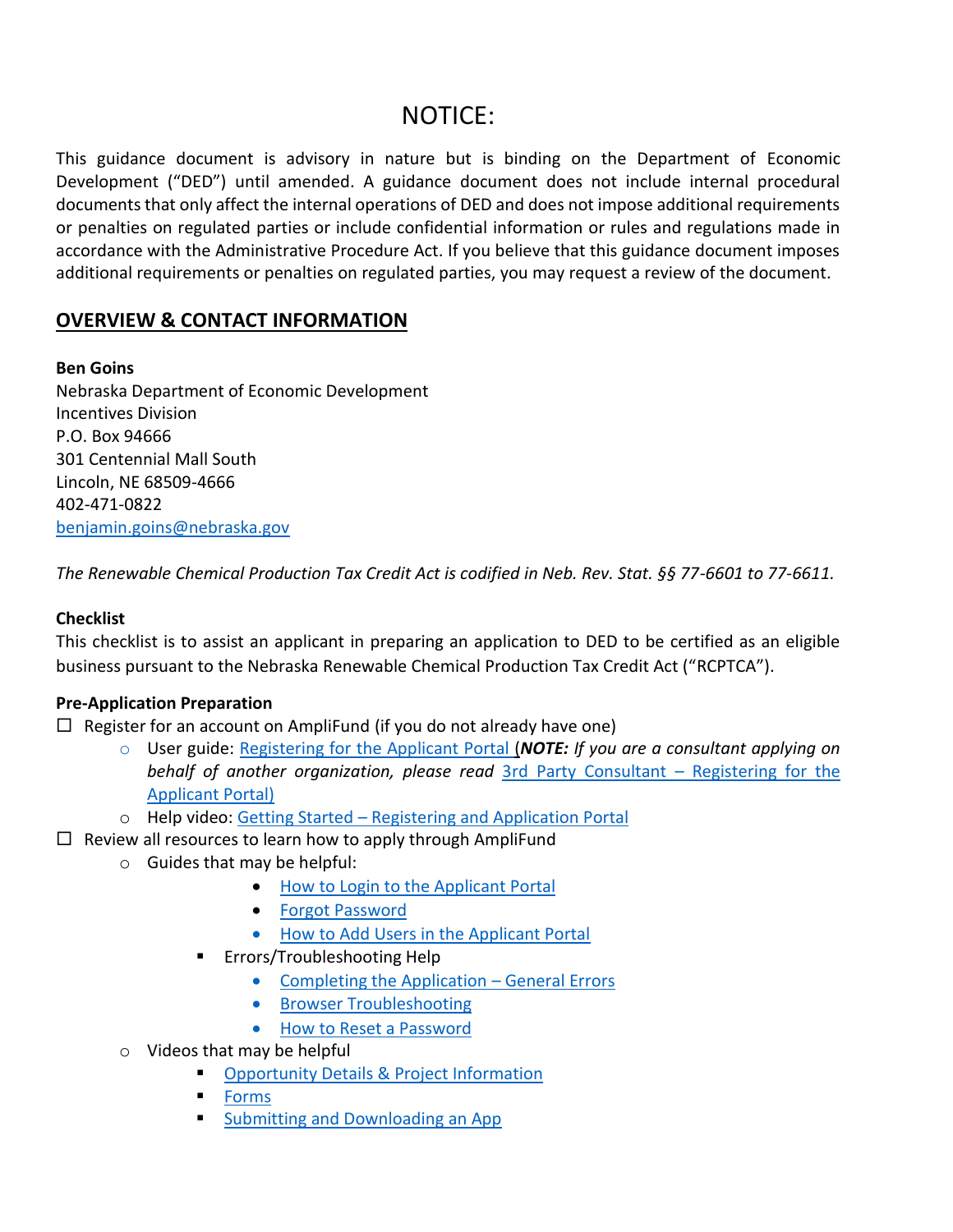#### **Application Preparation**

- $\Box$  **Step 1:** Read the RCPTCA Guidelines and the Application Guide.
- *Step 2*: Gather necessary information, including:
	- o Applicant's Federal Tax Identification Number (FEIN)
	- o Applicant's Nebraska Secretary of State Account Number
	- o Applicant's principal place of business address
	- $\circ$  Address(es) of facilities where applicant produces renewable chemicals in Nebraska
	- o Two years of source documentation to verify renewable chemical production in Nebraska
	- o If applicant expanded in Nebraska*,* source documentation from the last two years
- *Step 3:* Download the Microsoft Excel workbook *'Appendix A: Supplemental Application Information'* from DED's [RCPTCA webpage.](https://opportunity.nebraska.gov/programs/incentives/renewable-chemical-production/) This file is a Microsoft Excel workbook that includes worksheets to assist in submitting the application.

# **Completing the Application**

# Applicant, Contact and Preparer Information.

- □ **Step 4:** Provide primary contact who will be the main point of contact between DED and the applicant for purposes of the application.
- *Step 5:* Provide applicant's principal place of business where its chief executive office is located.
- *Step 6:* Indicate where applicant is incorporated and its Nebraska Secretary of State Account Number.
- *Step 7:* Provide addresses where applicant produces renewable chemicals in Nebraska.
	- $\circ$  If applicant requires additional space beyond what is provided, please complete the *Production Facilities* worksheet located in the '*Appendix A: Supplemental Application Information'* workbook.
- $\Box$  **Step 8:** If preparer organization is different from applicant, complete this section.

# Project Description

- *Step 9:* Provide a description of applicant's business, the type of business conducted in Nebraska, and the activity that makes applicant eligible for tax credits under the RCPTCA.
	- o Indicate whether applicant is seeking a one-year or two-year term of certification. If approved, applicant will be certified as an eligible business for a one-year term with the option to renew for one additional year.
- *Step 10:* State the amount (lbs.) of renewable chemicals applicant produced in Nebraska: (i) during the previous calendar year and (ii) during the current calendar year to date.
	- $\circ$  Upload verifiable documentation including documentation that demonstrates the end use of the renewable chemicals that were produced.
- $\Box$  **Step 11**: Select whether applicant organized, located, or expanded in Nebraska on or after January 1, 2021. If applicant satisfies the criteria for more than one option, applicant should select all applicable options.
	- $\circ$  Upload verifiable documentation evincing that applicant organized, located, or expanded in Nebraska on or after January 1, 2021. The type of documentation required will depend on the option(s) selected. The type of documentation along with examples for each option is listed below.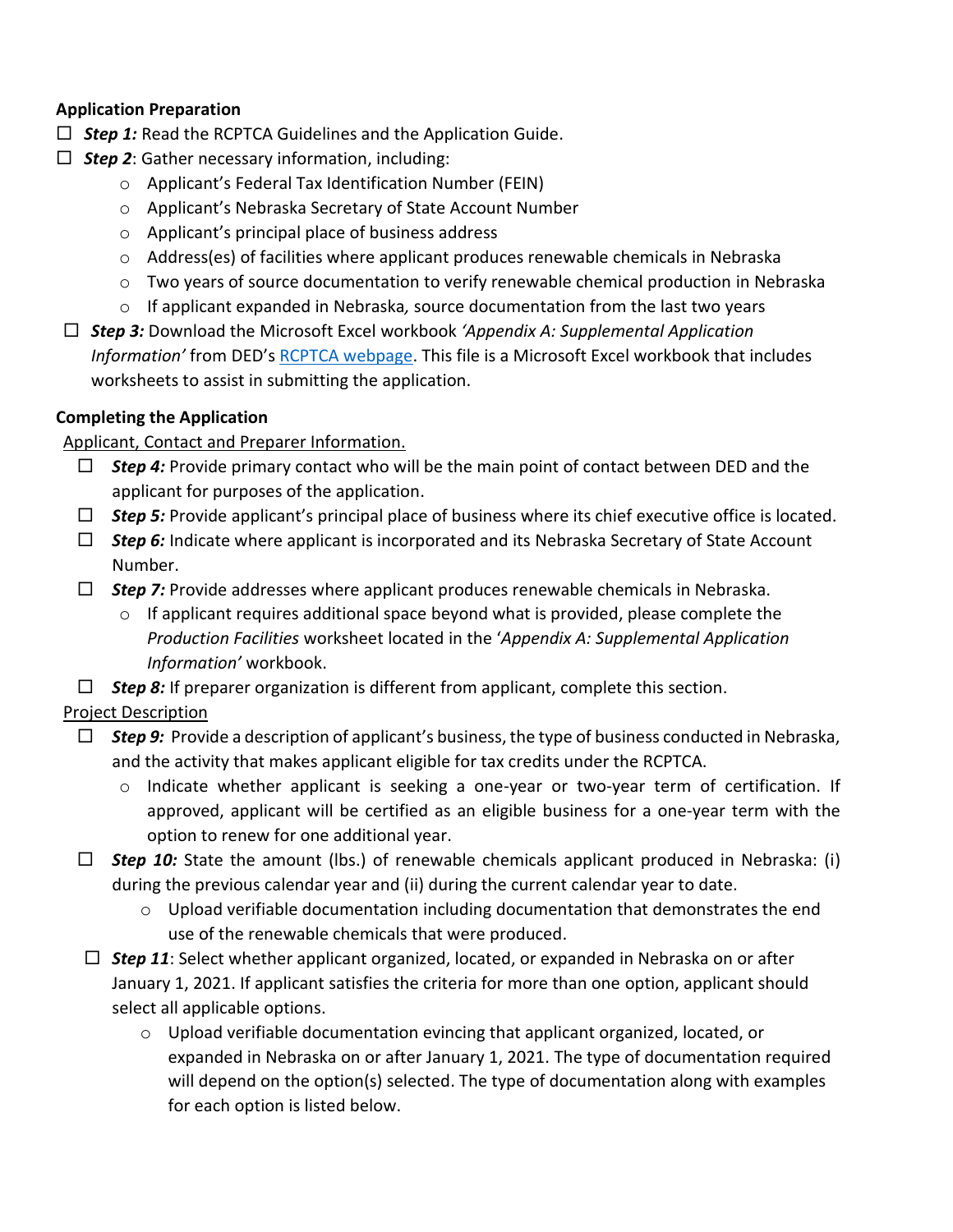- *Step 12***:** Provide the number of individuals employed in Nebraska by applicant: (i) at the time of application and (ii) at the close of the prior calendar year.
	- o Upload documentation to support each.
- *Step 13:* List all DED or Nebraska Department of Revenue (DOR) programs which applicant has participated in. For each program listed, provide the corresponding agreement number.
	- $\circ$  The application allows the applicant to list a maximum of five programs. If additional space is needed, use the *'DED or DOR Program Agreements'* worksheet in the *'Appendix A: Source Documentation'* Excel workbook.
- $\Box$  **Step 14**: Provide the following details about the renewable chemical(s) produced in Nebraska.
	- $\circ$  The scientific name(s), chemical formula(s), the end use(s), the annual amount of renewable chemical(s) produced in the previous and current calendar year, the projected amount of renewable chemicals to be produced during the current calendar year and the following calendar year, and the name and amount of the biomass feedstock used in the production of the renewable chemical(s) in the previous calendar year.
	- o Verifiable source documentation must correspond with the amounts listed. Sample documents include (but are not limited to): company financials, shareholder disclosures, transportation documents showing weight or charges incurred for material transportation, purchase orders and or sales receipts, official inventory counts, etc.
	- $\circ$  Upload a projection explanatory note describing how applicant projected its renewable chemical production levels.
	- $\circ$  Upload verifiable documentation of the name and amount of biomass feedstock used to produce renewable chemicals during the prior calendar year.
	- o If additional space is needed beyond the table provided, use the '*Renewable Chemicals'* worksheet in the *'Appendix A: Source Documentation'* Excel workbook.
- *Step 15:* Upload all required documentation, including, if used, *Appendix A*, as verification for information provided about facility locations, renewable chemical production, business expansion, biomass feedstock, and employee levels.
	- $\circ$  Applicants must merge documents to create a single file where there are multiple documents for an upload category (e.g. multiple documents showing the amount of renewable chemicals produced to date during the calendar year of application must be merged into a single document).
- *Step 16:* Submit application.